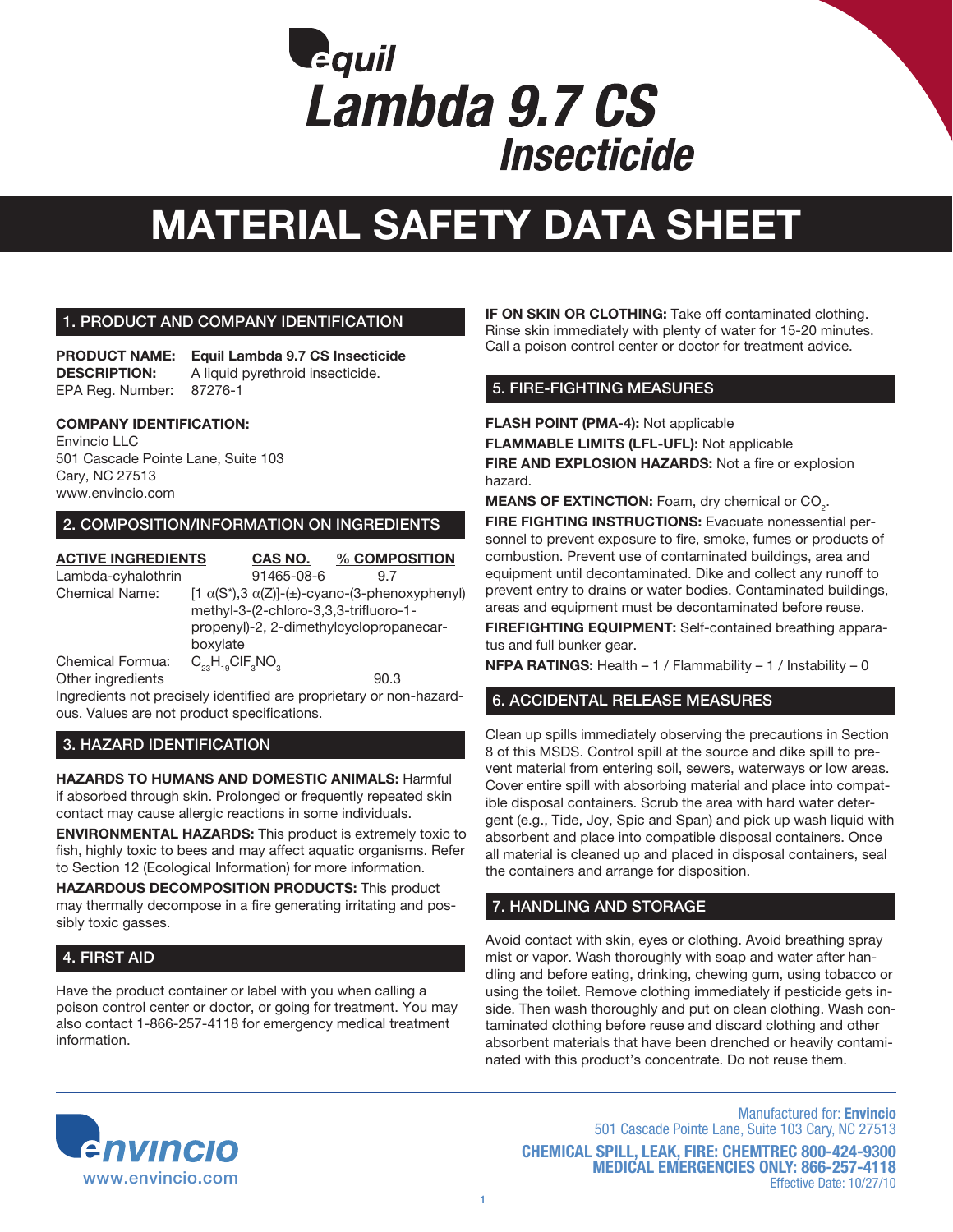

Do not contaminate water, food, or feed by storage or disposal. Keep container closed when not in use. Do not store near food or feed. Shake well before use. Protect from freezing. In case of spill or leak on floor or paved surfaces, soak up with sand, earth, or synthetic absorbent. Remove to chemical waste storage area until proper disposal can be made.

### 8. EXPOSURE CONTROLS/PERSONAL PROTECTION

**ENGINEERING CONTROLS:** Handle only with adequate ventilation. Facilities storing or utilizing this material should be equipped with an eyewash station and a safety shower.

**PROTECTIVE CLOTHING:** Chemical-resistant gloves (such as barrier laminate or butyl rubber or nitrile rubber or viton), longsleeved shirt and long pants, shoes plus socks.

**GENERAL:** Remove PPE immediately after handling this product. Wash the outside of gloves before removing. As soon as possible, wash thoroughly and change into clean clothing. Follow manufacturer's instruction for cleaning/maintaining PPE. If no such instructions for washables exist, use detergent and hot water. Keep and wash PPE separately from other laundry.

## 9. PHYSICAL DATA

**APPEARANCE:** White viscous liquid **ODOR:** Slight aromatic petroleum odor **pH:** 6.1 - 6.5 **VISCOSITY η AT τ10 (10) [Pa·s] (20 °C):** 0.25 **SPECIFIC GRAVITY/BULK DENSITY:** 1.057 g/mL

## 10. STABILITY AND REACTIVITY

**CONDITIONS TO AVOID:** None known.

**CHEMICAL STABILITY:** Stable under normal use and storage conditions.

**HAZARDOUS DECOMPOSITION PRODUCTS:** Thermal decomposition may generate carbon monoxide and dioxide, nitrogen oxides, ammonia, cyanuric acid, biuret, halogen, halogen acids and possible trace amounts of carbonyl halide.

**INCOMPATIBILITY WITH OTHER MATERIALS:** Oxidizing agents, alkalis, calcium hypochlorite.

**POLYMERIZATION:** Will not occur.

# 11. TOXICOLOGICAL INFORMATION

**ACUTE ORAL TOXICITY:** 

Oral  $LD_{50}$  (rat):  $> 550$  mg/kg **ACUTE DERMAL TOXICITY:** 

Dermal  $LD_{50}$  (rat):  $> 5,000$  mg/kg **ACUTE INHALATION TOXICITY:** 

Inhalation  $LC_{50}$  (rat):  $> 2.04$  mg/L (4-hour)

**EYE IRRITANT:** 

Rabbit – Causes minimal eye irritation

**SKIN IRRITATION:** 

Rabbit – Causes moderate skin irritation

**SENSITIZATION:** 

Guinea Pig – Not a contact sensitizer

**MEDICAL CONDITIONS AGGRAVATED BY EXPOSURE:**  None known.

**CARCINOGENICITY:**

**ACGIH:** Not listed

**IARC:** Not listed

**NTP:** Not listed

**OSHA:** Not listed

**MUTAGENIC DATA:** No evidence of mutagenic effects during in vivo and in vitro assays.

**ADDITIONAL DATA:** Not known to cause reproductive or birth defects at normal exposure levels.

## 12. ECOLOGICAL INFORMATION

This product is extremely toxic to fish and other aquatic organisms. Do not contaminate water when cleaning equipment or disposing of equipment wash water. Do not apply directly to water, or to areas where surface water is present, or to intertidal areas below the mean high water mark. Drift and runoff from treated areas may be hazardous to aquatic organisms in neighboring areas. Apply this product only as specified on this label. When making applications, care should be used to avoid household pets, particularly fish and reptile pets.



Manufactured for: **Envincio** 501 Cascade Pointe Lane, Suite 103 Cary, NC 27513 **CHEMICAL SPILL, LEAK, FIRE: CHEMTREC 800-424-9300 MEDICAL EMERGENCIES ONLY: 866-257-4118** Effective Date: 10/27/10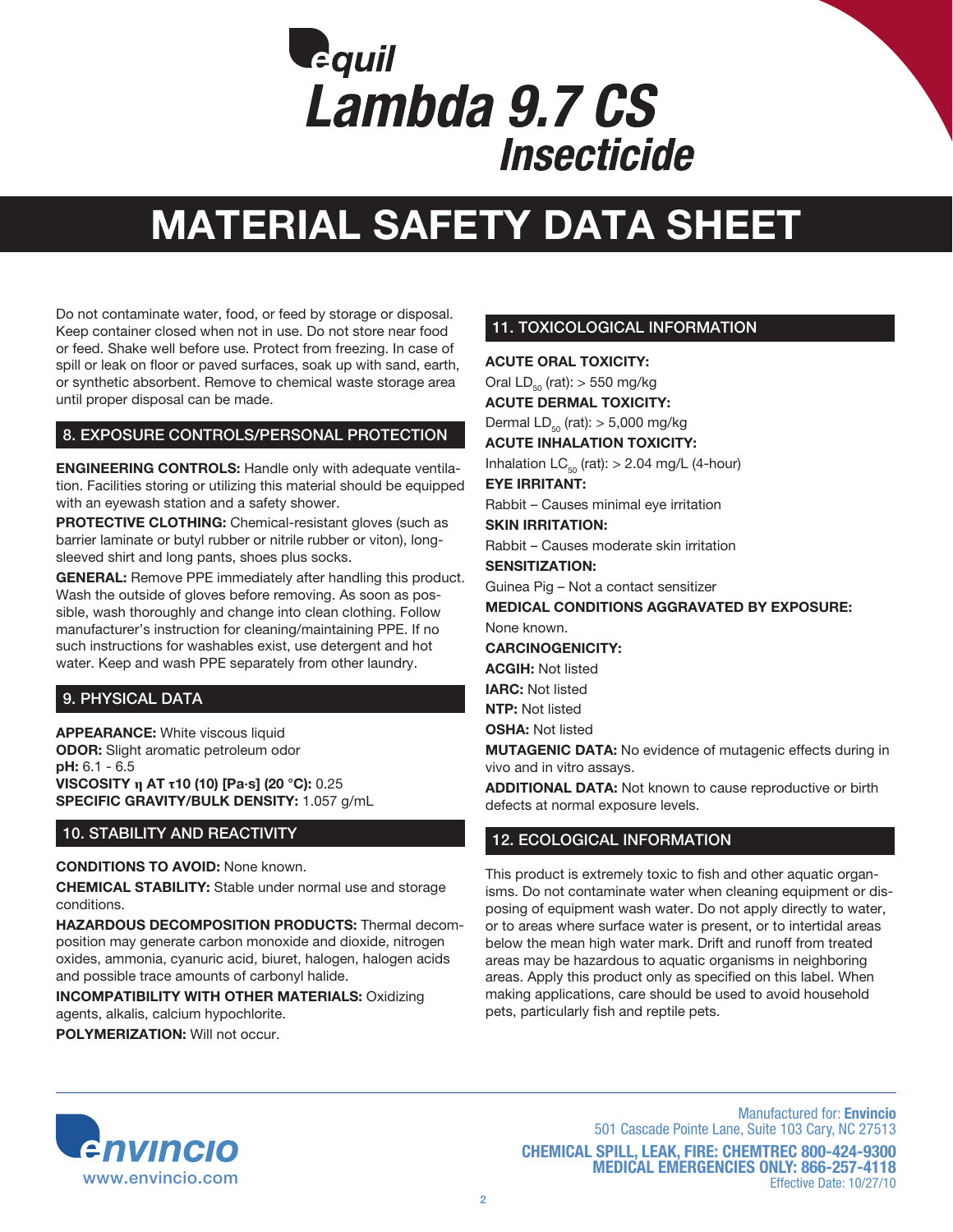

This product is highly toxic to bees exposed to direct treatment or residues on blooming crops or weeds. Do not apply this product or allow it to drift to blooming crops or weeds if bees are visiting the treatment area.

### **AQUATIC TOXICITY:**

Rainbow Trout ( $\text{LC}_{50}$ ): 0.19 ppb Bluegill Sunfish ( $\text{LC}_{50}$ ): 0.21 ppb

Water Flea ( $EC_{50}$ ): 0.04 ppb

**AVIAN TOXICITY:** Mallard Duck  $(LD_{50})$ :  $> 3,950$  mg/kg **OTHER:** Bees  $(LD_{50})$ : 0.038  $\mu$ g/bee (contact)

## 13. DISPOSAL CONSIDERATIONS

### **Do not contaminate water, food or feed by disposal.**

**PESTICIDE DISPOSAL:** Pesticide, spray mixture or rinse water that cannot be used according to label instructions must be disposed of at or by an approved waste disposal facility.

**CONTAINER DISPOSAL:** Nonrefillable container. Do not reuse or refill this container. Triple rinse container (or equivalent) promptly after emptying. Refer to the product label for additional container disposal instructions.

## 14. TRANSPORT INFORMATION

### **When shipped by land or air in containers** ≤ **119 gallons (450L):**

DOT PROPER SHIPPING NAME: Not regulated by DOT.

#### **When shipped by land in containers > 119 gallons (450L):**

DOT PROPER SHIPPING NAME: UN3082, Environmentally Hazardous Substance, Liquid, N.O.S. (Lambda-cyhalothrin), 9, PG III, Marine Pollutant

#### **When shipped by vessel:**

DOT PROPER SHIPPING NAME: UN3082, Environmentally Hazardous Substance, Liquid, N.O.S. (Lambda-cyhalothrin), 9, PG III, Marine Pollutant

**DOT EMERGENCY RESPONSE GUIDE:** 171

## 15. REGULATORY INFORMATION

### **FIFRA –**

All pesticides are governed under the Federal Insecticide, Fungicide, and Rodenticide Act. The regulatory information presented below is pertinent only when this product is handled outside of the normal use and application as a pesticide.

**SARA TITLE III – SECTION 302 EXTREMELY HAZARDOUS SUBSTANCES:** Not Listed

**SARA TITLE III – SECTION 311/312 HAZARD CATEGORIES:**  Immediate, Delayed

**SARA TITLE III – SECTION 312 THRESHOLD PLANNING QUANTITY:** Not applicable

**SARA TITLE III – SECTION 313 REPORTABLE INGREDIENTS:**  Acetophenone (98-86-2) 8-10%

**CERCLA –** Acetophenone (98-86-2) - 5000 lbs

**CALIFORNIA PROP 65 STATUS –** This product does not contain any chemicals known to the state of California to cause cancer or reproductive toxicity.

## 16. OTHER INFORMATION

This product has been classified in accordance with the hazard criteria of the Controlled Products Regulations (CPR) and the MSDS contains all of the information required by CPR.

#### **DISCLAIMER:**

Envincio LLC warrants that this product conforms to the chemical description on the label and is reasonably fit for the purposes stated in the Directions for Use, subject to the inherent risks referred to above, when used in accordance with directions under normal use conditions. This warranty does not extend to the use of this product contrary to label instructions, or under abnormal conditions or under conditions not reasonably foreseeable to or beyond the control of Seller or Envincio LLC, and Buyer and User assume the risk of any such use. To the extent consistent with applicable law, ENVINCIO LLC MAKES NO WARRANTIES OF MERCHANTABILITY OR OF FITNESS FOR A PARTICULAR PUR-POSE NOR ANY OTHER EXPRESS OR IMPLIED WARRANTY EXCEPT AS STATED ABOVE.